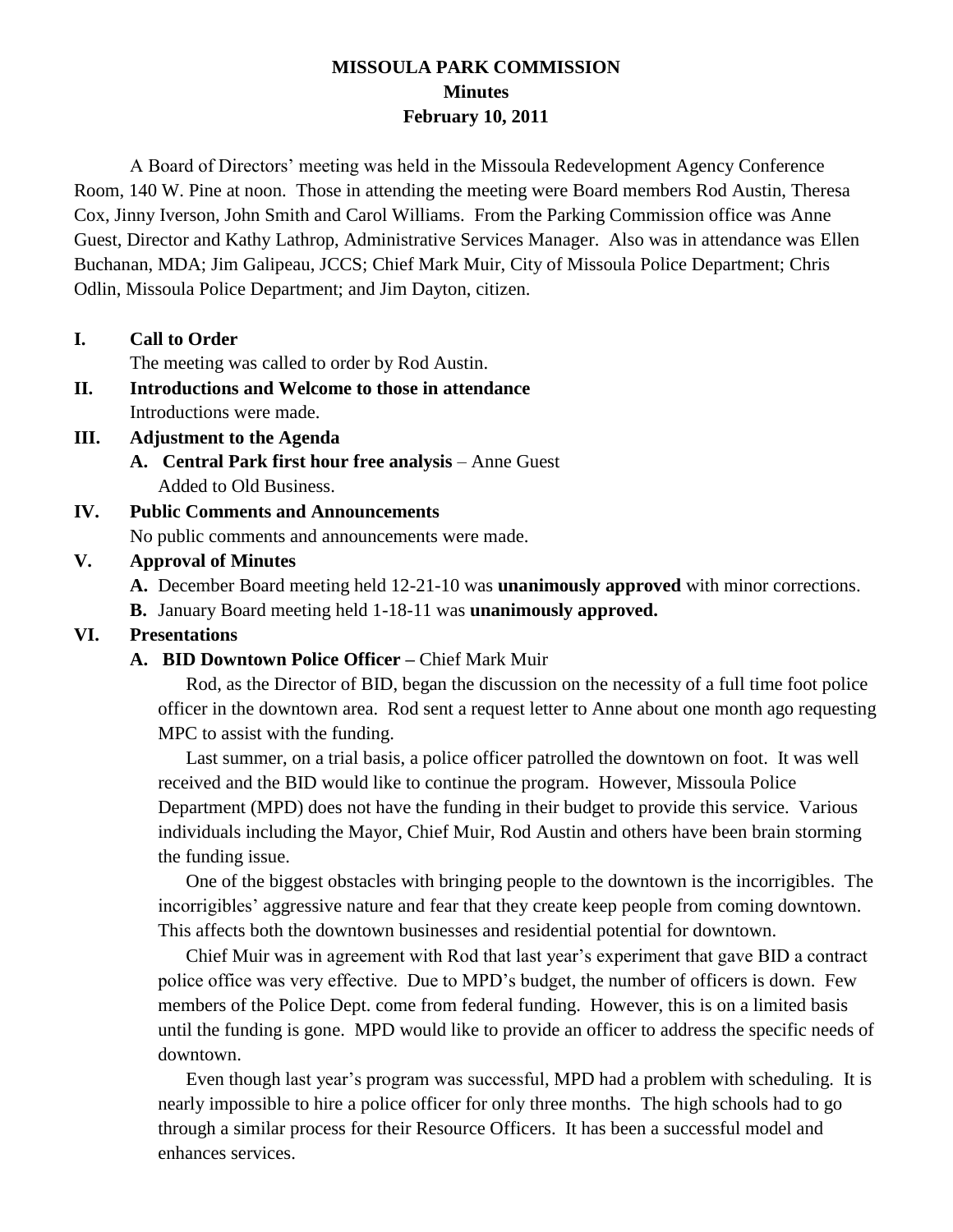The benefit to MPC would be to reduce the overall of fear of crime. Essentially it would draw people to downtown. A full time police officer is approximately \$80K per year, including salary and benefits. Last year the BID contributed \$7K and increased their commitment to \$20K this year. They are looking for MPC to match the funds.

John Smith mentioned that it would be best to have a police officer downtown year round. Rod said that he spoke to Mountain Line to see if they could participate in the funding. However, their funding comes from the City which requires the Mayor's approval.

Jim Galipeau mentioned that there is a decrease in visitors to the downtown which explains the decrease in parking revenues.

The Board made a motion on the contingency of additional funding to contribute \$20K towards a dedicated downtown police officer. MPC will contribute \$20K in addition to BID portion totaling of \$40K. The rationale behind the investment is important for the downtown to succeed. **The motion to commit \$20K to a downtown police officer was unanimously approved contingent upon additional funding.**

### **VII. Action Items –** None

#### **VIII. Non-Action Items**

#### **A. New Business**

#### **1. International Parking Institute Conference–** May 22-25 in Pittsburg

The International Parking Institute Conference will be held in Pittsburg, PA this year in May. Rod expressed the importance of a Board member presence at the conference. He attended last year with Anne and gained valuable insight on the national level of the parking industry. Rod felt that it was a great investment and the networking was invaluable. The attendance of the conference allows the Board of Directors to relate better with Missoula Parking Commission's Director's duties and challenges.

Rod brought the idea to the Board of Directors to see if any of the other Board members would like the option of attending the conference. He would like to attend the conference but felt that every member should have the opportunity to attend. The Board felt that attendance at the conference was a good idea. However, none of the other members expressed interest in going. The Board felt that Rod was a good candidate to attend.

#### **2. Annual Report**

One of the recommendations of the Downtown Master Plan (DTMP) was to do an annual report. Dennis Burns will assist Anne with the layout and getting started. The annual report will outline what MPC has done and plans to do in the future.

There are some remaining funds available from the DTMP project but additional funds will be necessary to cover the entire cost. The Board of Directors suggested that the annual report to be presented to City Council and to the media (i.e. Missoulian).

#### **3. MPC Authority/MPC & CBD Definition**

Recently there has been some question as to MPC's authority and the ability to set its own rates and fees. It was suggested that MPC be treated like the other City enterprise funds. After an explanation from MPC's bond counsel, Mae Nan Ellingson, it was agreed that MPC is different than the City's other enterprise funds due to their ability to bond. MPC has obligations to support the bonds and to meet specific obligations. Thus MPC needs to set their own rates and fees to make sure they can meet its obligation for the outstanding revenue bonds.

The Central Business District zoning was created in 1995. No parking requirements were placed on new developments or renovation of existing buildings in the Downtown area.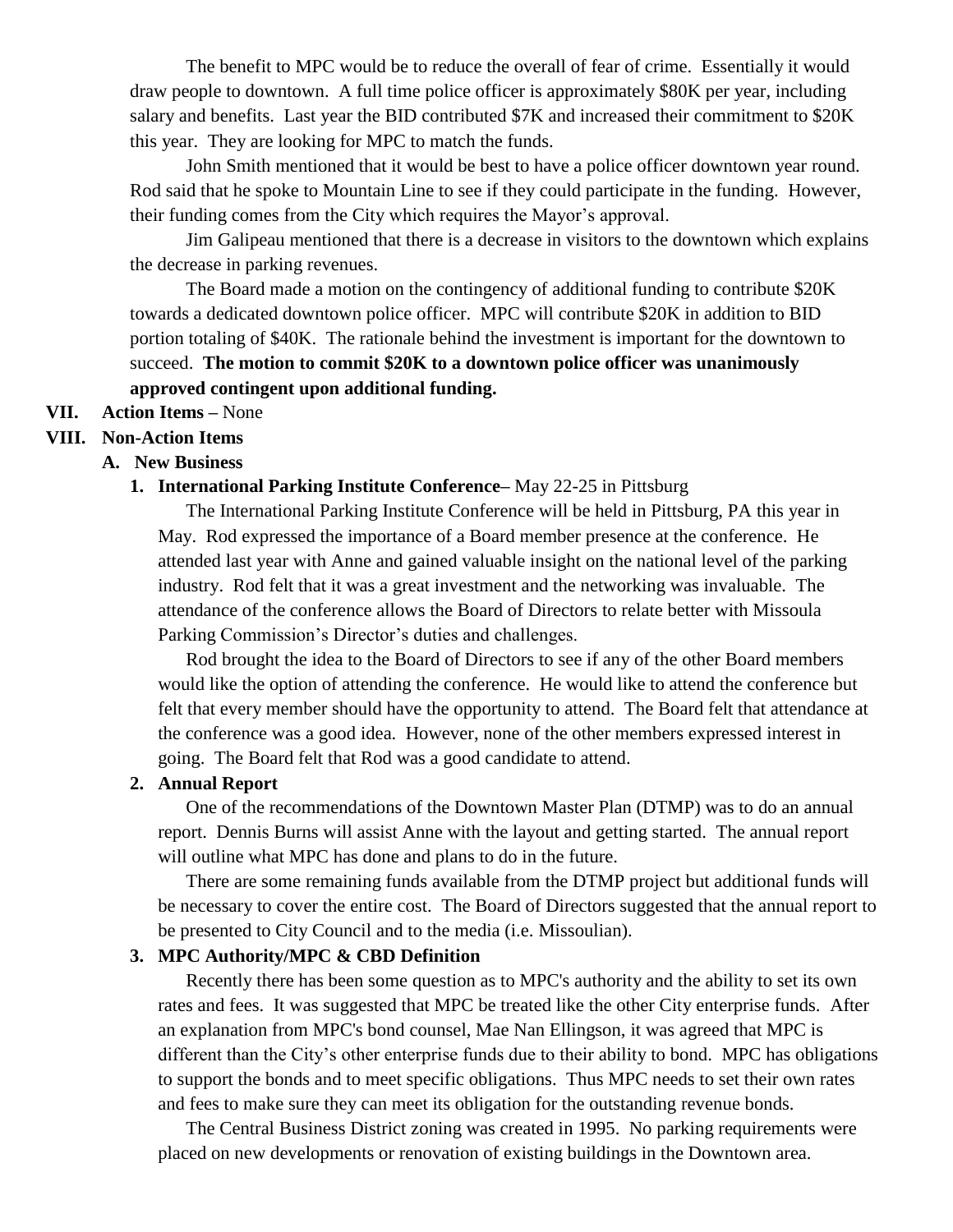### **B. Old Business**

#### **1. IPS meter analysis**

Anne outlined the IPS meter analysis report. The report summarized the IPS meter activity for a three month period (October to December 2010). Based on the transaction information from IPS software the analysis reviewed the costs associated with the IPS meters and the net revenue generated.

Per a call with the representative at IPS, she analyzed the MPC's usage. She stated MPC has the lowest credit card usage of their clientele. MPC's credit card transactions averaged 5% to 6% of total transactions. It was discussed that raising the meter rates was not appropriate at this time to possibly increase the credit card usage. Anne shared the analysis with Laurie. She liked the format and asked to share the report which Anne gave permission.

Laurie mentioned that the following items are important to look at. Does MPC have public support (yes)? What is the occupancy rate (same)? What is the operational effectiveness (cannot evaluate)? Do the merchants like the meters (yes)? The idea to move the IPS meters to the 10 hour meters was not recommended. It could be considered as taking away a benefit to the public.

The three month trial period has ended on the IPS meters. The decision needs to be made as to either purchase, leased or return the IPS meters. The cost of purchasing the IPS meters is approximately \$23K. IPS would send all new mechanisms. A lease to own options of < 100 meters would be \$17 per meter per month. This rate could be negotiated based on a three year term. A proposal request will be sent to IPS to lease the meters at \$15 per month. As well as clarifying the definition of the security and management fees. In the mean time, MPC will lease the meters until a decision is made.

### **2. New fines structure**

The Board of Directors has previously approved Option #2 of the fines proposal. Numerous conversations have been held with both the public and several boards. It is deemed time to take the proposal to City Council. A proposal will be prepared for City Council review.

#### **3. CP Daily Receipt analysis**

Anne reviewed the Central Park Daily Receipt report. MPC felt the necessity to analyze the revenue of the first hour free program from its inception. Since initiating the program the end of November 2010 MPC noticed a slight increase in revenue. This verifies that it was a good decision and that revenue was not lost.

### **4. Front Street Parking Structure Update –** Rod Austin and Ellen Buchanan

The design is moving along and has been evaluated by the review committee. The numbers are looking positive, however, the desired 400 parking spaces may not be possible with the budget.

The construction will be conducted in two phases. The first phase consists of excavation and utilities. The second phase will entail pouring the concrete on site. Discussions have been made regarding the location of the entrance/exit on S. Pattee Street. The placement needs to factor in the pedestrian crossing allowing handicap usage.

Part of the discussion centered on the possibility of Holiday Inn re-striping their parking lot. They will gain in the number of parking spaces.

## **5. Downtown Master Plan Update – Rod Austin**

Nothing to report.